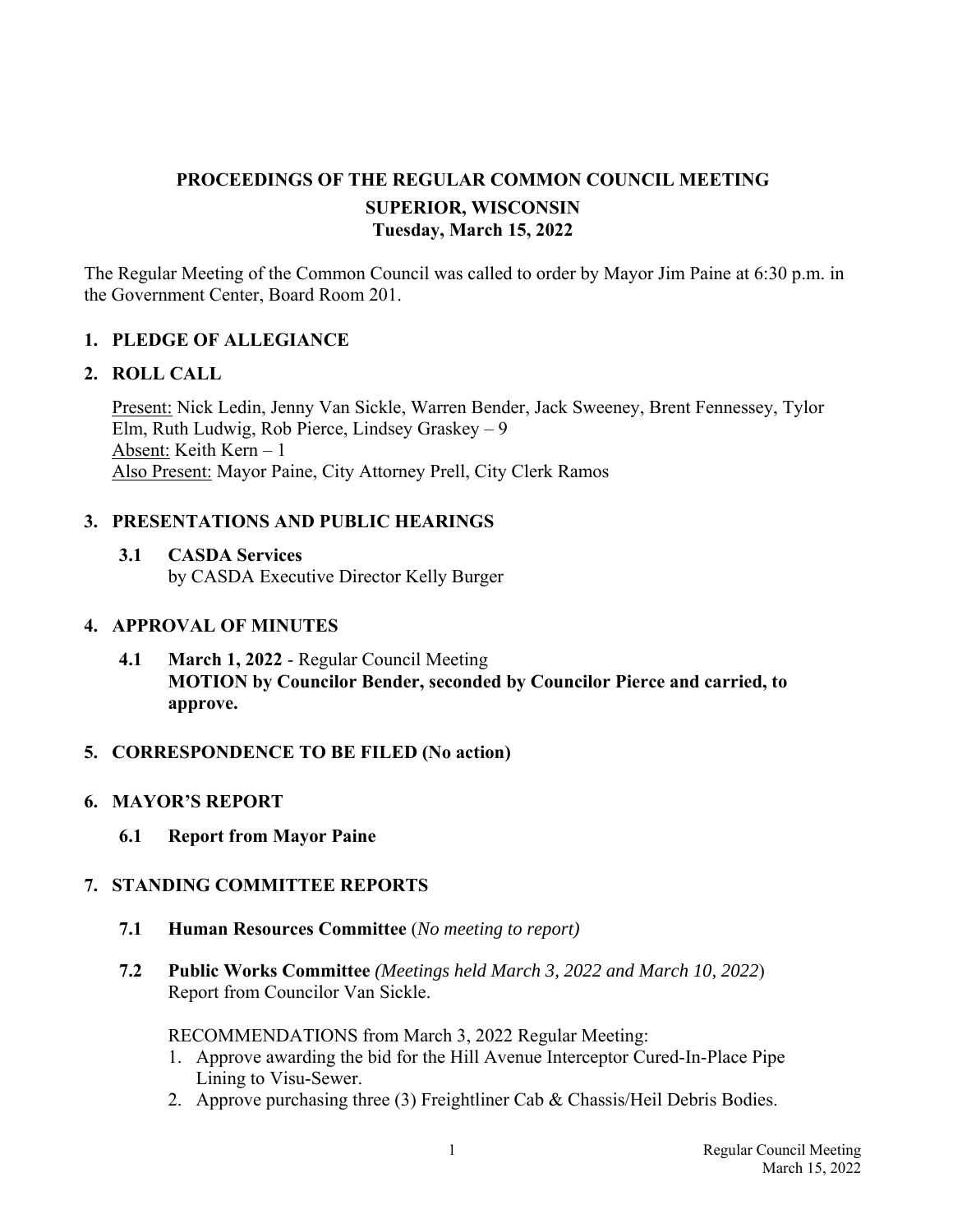3. Approve awarding the bid for the 2022 Recycled Concrete and Asphalt Crushing to A-1 Excavating Inc. **MOTION by Councilor Van Sickle, seconded by Councilor Bender and carried, to approve all three recommendations.**

RECOMMENDATIONS from March 10, 2022 Special Meeting:

- 1. Approve awarding the Barker's Island SOGL Site Improvement Project construction contract to Wren Works LLC at the proposed cost of \$1,289,347.00.
- 2. Approve the purchase of a 2022 Vermeer BC1800XL Brush Chipper. **MOTION by Councilor Van Sickle, seconded by Councilor Ludwig and carried, to approve both recommendations.**
- **7.3 Finance Committee** (*Special Meetings held March 1, 2022 and March 2, 2022*) Report from Councilor Sweeney.
- **7.4 Licenses and Fees Committee** (*No meeting to report)*
- **7.5 Public Safety Committee (***Meeting held February 24, 2022*) Report from Councilor Ledin.

#### RECOMMENDATIONS:

- 1. Approve R22-13593, a resolution introduced by the Police Department *Public Safety Committee*\* of the City of Superior establishing the time and date for Public Safety Committee meetings. **MOTION by Councilor Ledin, seconded by Councilor Pierce and carried, to approve.**
- **7.6 Committee of the Whole Meeting** (*No meeting to report)*

### **8. SPECIAL COMMITTEE REPORTS**

### 8.1 REPORTS WITH RECOMMENDATIONS

 **8.1.1 Communication & Information Technology Committee** (*Meeting held February 28, 2022*) Report from Councilor Elm.

#### RECOMMENDATIONS:

1. Approve awarding Connect Superior contract to Magellan Advisors, LLC.

### **Pat Malley, representing Malley Companies, LLC, addressed the Council about Connect Superior.**

 **MOTION by Councilor Bender, seconded by Councilor Elm and carried, to approve.**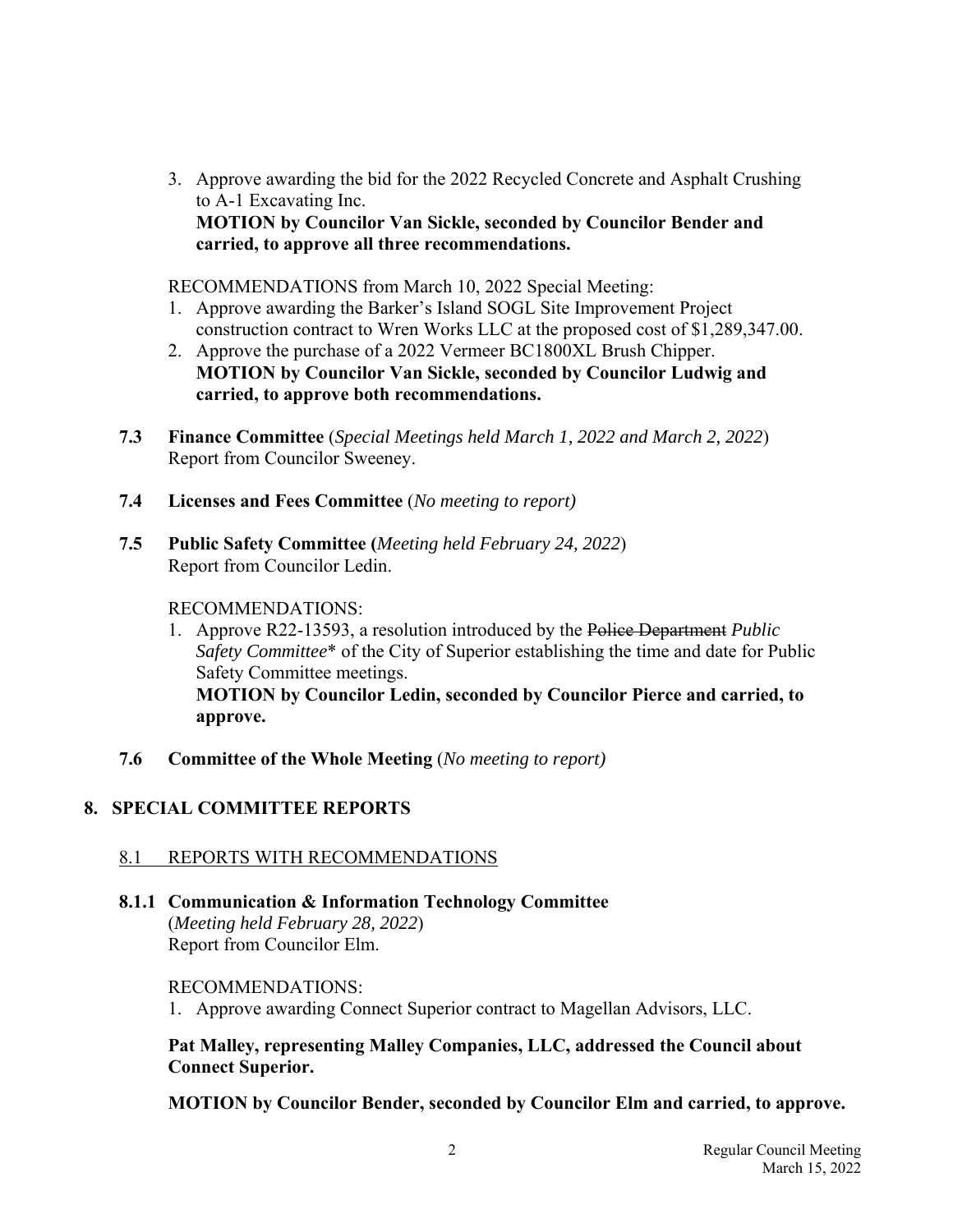#### 8.2 REPORTS WITHOUT RECOMMENDATIONS

- **8.2.1 Tourism Development Fund Committee** (*Meeting held February 9, 2022*) No report from the Chair.
- **8.2.2 Human Trafficking Task Force Commission** (*Meeting held February 18, 2022*) No report from the Chair.
- **8.2.3 Golf Course Committee** (*Meeting held February 28, 2022*) Report from Councilor Sweeney.
- **8.2.4 Festival Committee** (*Meeting held March 1, 2022*) No report from the Chair.
- **8.2.5 Tourism Development Commission** (*Meeting held March 8, 2022*) Report from Councilor Graskey.
- **8.2.6 Police and Fire Commission** (*Meeting held March 9, 2022*) No report from the Chair.

## **9. OLD BUSINESS**

### **10. NEW BUSINESS**

- **10.1** CITY CLERK RAMOS recommending approval of miscellaneous licenses. **MOTION by Councilor Bender, seconded by Councilor Pierce and carried, to approve.**
- **10.2** ORDINANCE O22-4271, introduced by the Common Council of the City of Superior, to amend City Code Chapter 112-Traffic Code, Schedule J, Accessible Parking Zones, to remove an accessible parking signs on both sides of 1819 Ohio Avenue. **MOTION by Councilor Bender, seconded by Councilor Graskey and carried, to approve.**
- **10.3** CITY CLERK RAMOS recommending approval of a Temporary Class "B" License for The Superior Area Jaycees, Inc. (President Lukas Saunders, P.O. Box 205, Superior, Wisconsin 54880) for the 23<sup>rd</sup> Annual Gitchee Gumee Brewfest, which is scheduled at Wessman Area (2701 Catlin Avenue) on April 9, 2022.

#### **Councilor Fennessey abstained.**

 **MOTION by Councilor Elm, seconded by Councilor Ledin and carried, to approve.**